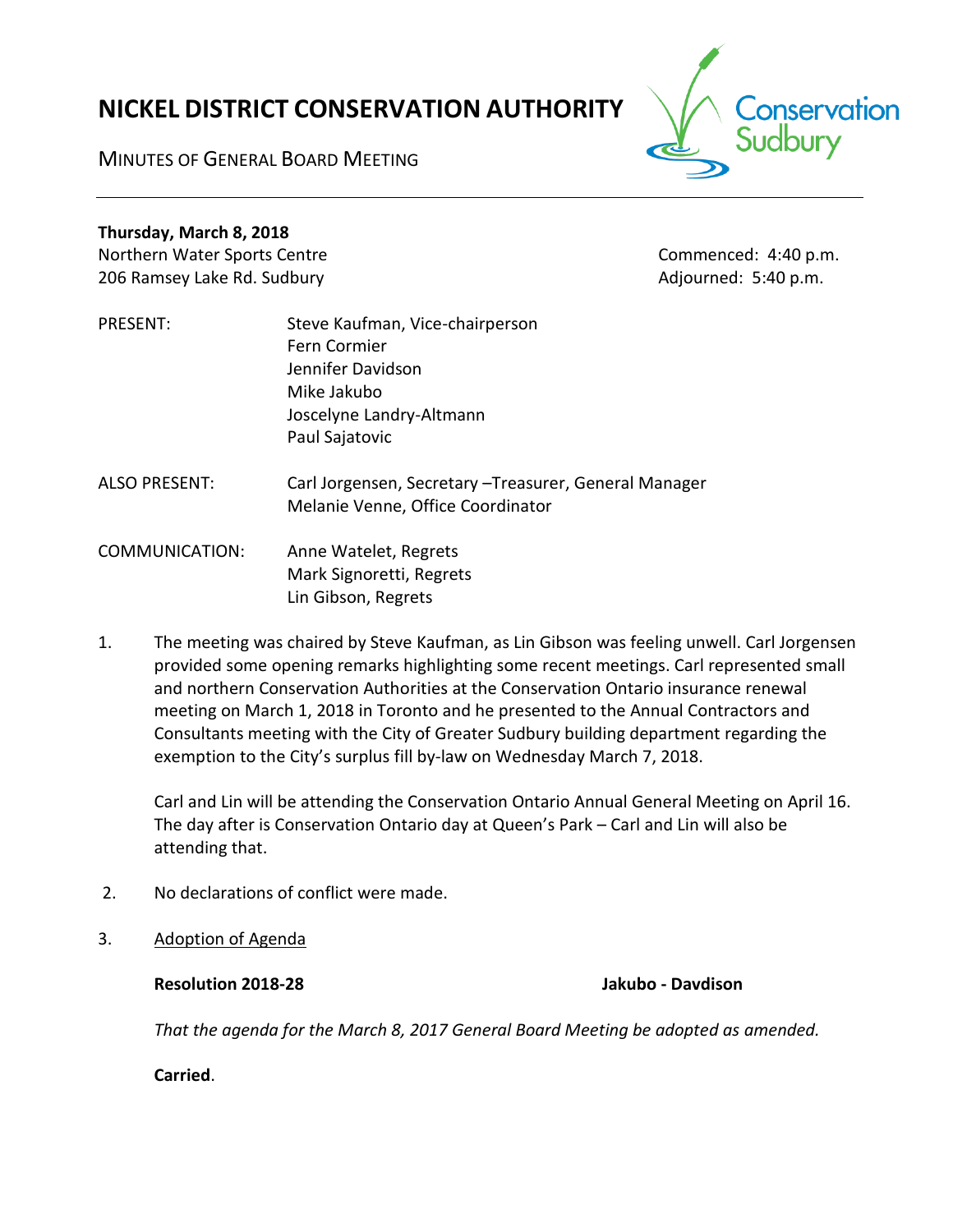### 4. Adoption of Minutes of Previous Meetings

### **Resolution 2018-29 Davidson - Cormier**

*That the minutes of the February 8 2017 Annual Board Meeting, as duplicated and circulated be approved.*

C**arried**.

### 5. Source Protection Authority Meeting

### **Resolution 2018-03 Cormier - Davidson**

*That we now leave the meeting of the General Board of the NDCA and commence a meeting of the Sudbury Source Protection Authority*

### **Carried.**

### a) Adoption of SPA Agenda

**Resolution SPA 2018-01 Sajatovic – Jakubo**

*That the agenda of the March 8, 2018 Source Protection Authority Board meeting be adopted as circulated.*

**Carried.**

b) Adoption of SPA Minutes

**Resolution SPA 2018-02 Davidson – Jakubo**

*That the minutes of the May 11, 2017 Source Protection Authority meeting, as duplicated and circulated be approved.*

**Carried.**

c) Program Update

Melanie Venne presented a quick overview of some highlight activities in the Source Protection Program.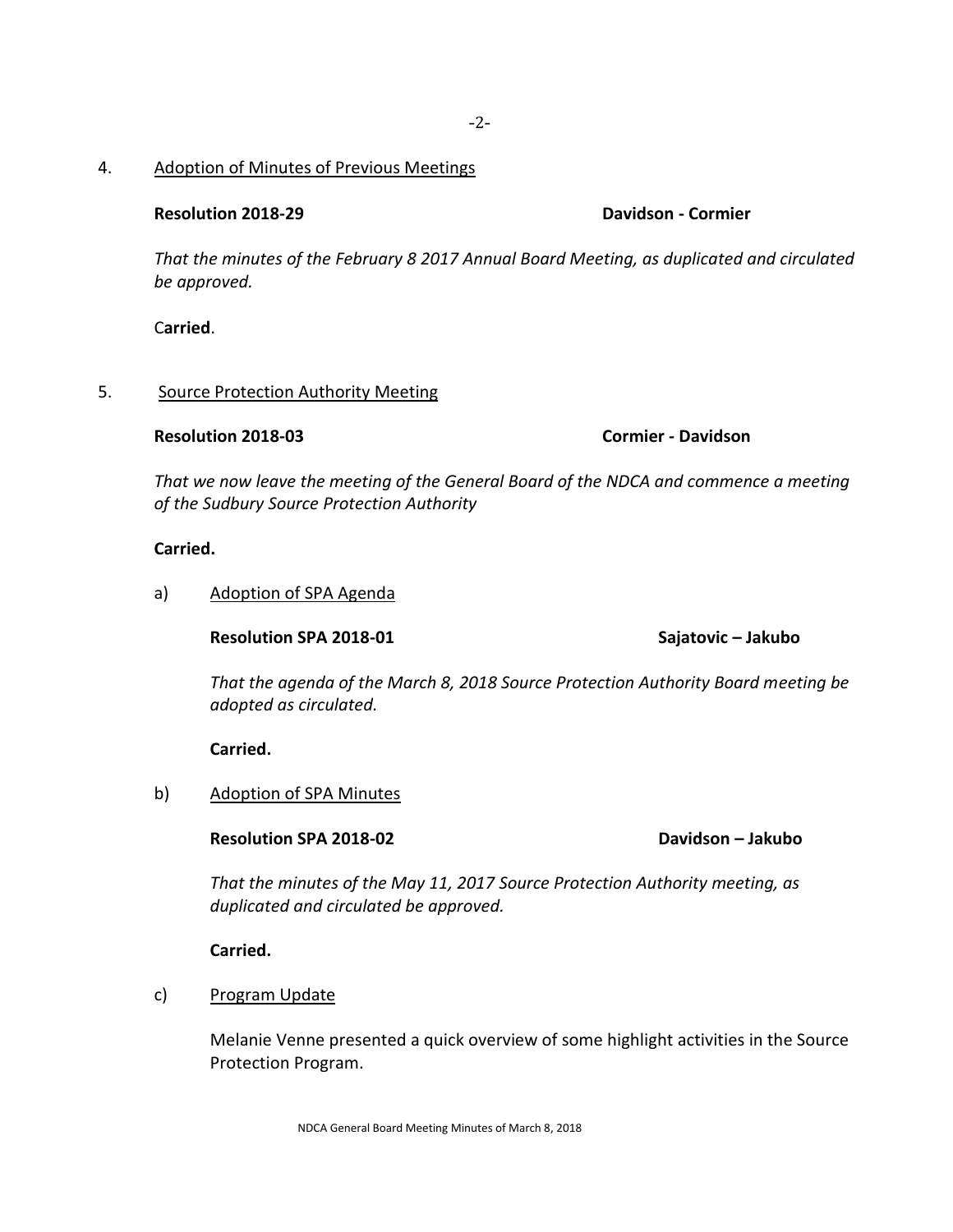- A job posting recently closed for a new Source Protection Project manager. Melanie Venne and Sarah Woods will be both stepping back from Source Protection duties and a new hire will manage the program. It is anticipated that a new project manager will be in place by early May.
- The first annual progress report on the Source Protection Plan implementation is due on May 1, 2018. Melanie discussed the process; and one of the important steps is the approval by the SPA at the next meeting on April 12, 2018.
- Nels Conroy, chair of the Source Protection Committee since 2007, has tendered his resignation. The replacement of the Chair is largely a responsibility of the MOECC but staff will be working closely with them throughout this process.
- The 2018-2019 funding request from MOECC for Source Water Protection activities was approved.

### d) Minor Amendment to Source Protection Plan

Melanie reviewed a staff report that requested to the SPA that they approve a minor amendment to the Sudbury Assessment Report and Source Protection Plan. The minor amendment is to fix two small mapping discrepancies.

### **Resolution SPA 2018-03 Landry-Altmann - Davidson**

*That the Source Protection Authority give direction to staff to prepare and implement a minor amendment under section 51 of Ontario Regulation 287/07 to correct the mapping discrepancies identified in the staff report dated March 1, 2018.*

## **Carried.**

## e) Appointment of New Source Protection Committee Member

A new Source Protection Committee member was recently recruited. The process and end results were discussed and the final step is the appointment by the SPA.

### **Resolution SPA 2018-04 Cormier - Jakubo**

*That the Source Protection Authority appoints Michel Simard to the Sudbury Source Protection Committee effective immediately.* 

**Carried.**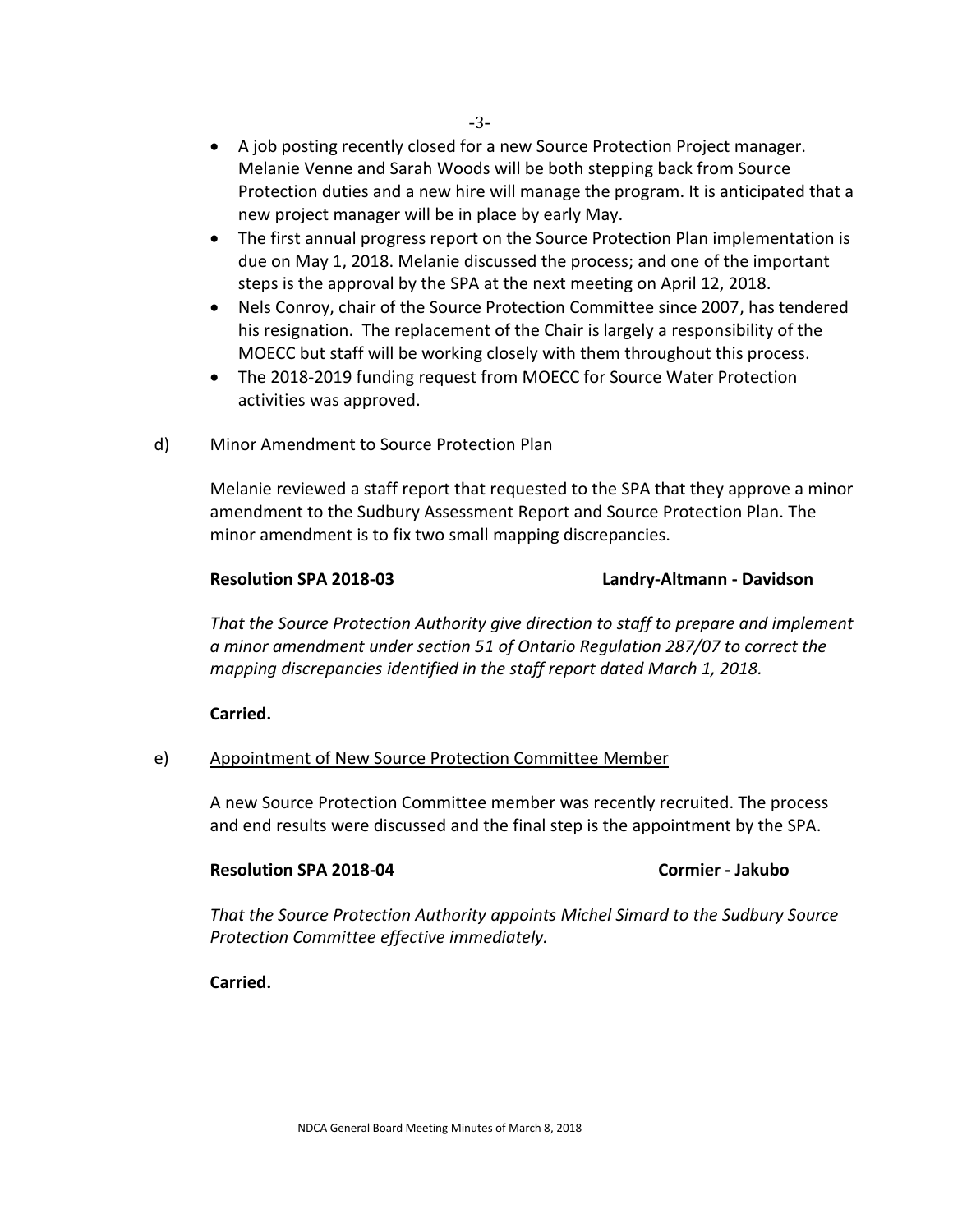### -4 f) Adjournment of Source Protection Authority Meeting

**Resolution SPA 2018-05 Landry-Atlmann - Sajatovic**

*That we adjourn the meeting of the Sudbury Source Protection Authority and return to the meeting of the Nickel District Conservation Authority*

**Carried.**

# 6. In-Camera Session

## **Resolution 2018-30 Jakubo - Davidson**

*That we go in-camera at 5:00 p.m.*

**Carried.**

At 5:10 p.m. the Board ended the in-camera session with no resolutions forthcoming.

# 7. New Business

# a) Nuisance Beaver Session

Carl presented a quick overview of a nuisance beaver information session that took plan on January 15, 2018. Approximately 25 people were in attendance from various organizations, including the MNRF, City of Greater Sudbury, the Sudbury and District Trapper's Council, Glencore and Vale. The purpose of the meeting was to discuss a unified approach to dealing with nuisance beavers. A follow-up meeting will be scheduled later in the spring.

# b) Pay Scale Correction

Carl presented a report that outlined an issue with the current pay grid. A mathematical exercise to adjust the gradients of the pay grid corrected the issue and after a brief discuss the following resolution was read:

# **Resolution 2018-31 Jakubo – Landry-Altmann**

*That the pay grid recommendations as proposed in the staff report dated March 8, 2018, be adopted.*

# **Carried.**